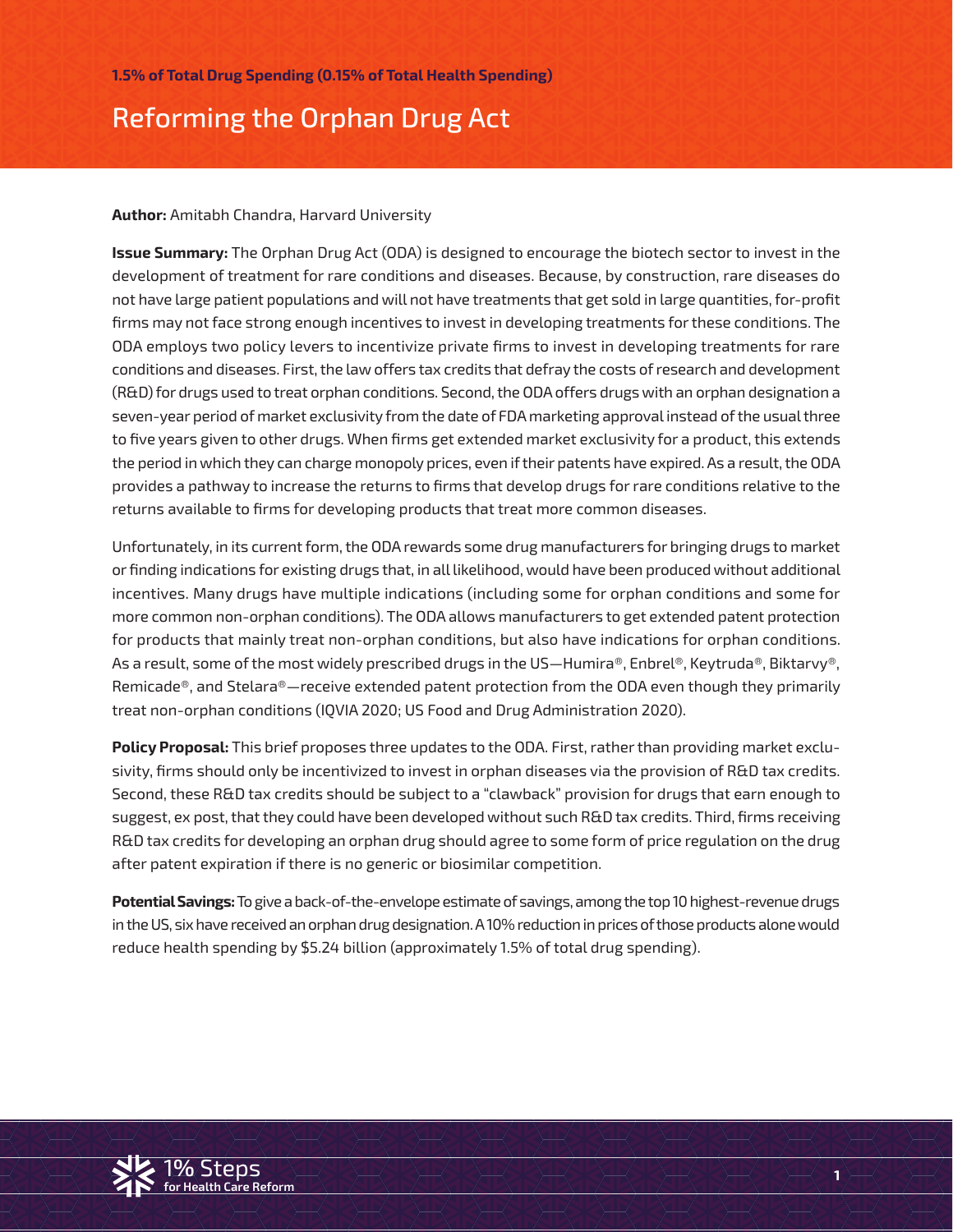# Related Literature and Evidence

Bagley, Nicholas, Benjamin Berger, Amitabh Chandra, Craig Garthwaite, and Ariel D. Stern. 2018. "The Orphan Drug Act at 35: Observations and an Outlook for the Twenty-First Century." *Innovation Policy and the Economy*, Vol. 19 University of Chicago Press and NBER.

Bagley, Nicholas, Amitabh Chandra, Craig Garthwaite, and Ariel D. Stern. 2018. "It's Time to Reform the Orphan Drug Act." *New England Journal of Medicine Catalyst*.

# **Background**

In 1983, Congress passed the ODA. The ODA was designed to incentivize firms to increase their development of treatments for rare diseases and conditions. In general, absent intervention, for-profit firms often do not have sufficiently large incentives to invest in treatments for rare conditions. By definition, rare diseases have small patient populations, so the treatments for rare diseases often cannot be sold at sufficiently large volume and generate large enough profits to justify the costs of their development.

The ODA used two policy levers to encourage firms to invest in "orphan drugs" used to treat rare diseases and conditions. First, the law provides R&D tax credits to offset the costs of developing orphan drugs. Up until recently, firms that produced an orphan drug could recoup up to 50% of their R&D costs. In 2017, the R&D credit was halved, so firms could only recoup 25% of their R&D costs (26 US Code § 45C). Second, the ODA extends the market exclusivity of products used to treat orphan conditions. Whereas most products have market exclusivity for three to five years, the ODA granted orphan drugs a seven-year fixed period of market exclusivity from the approval date of the product (US Food and Drug Administration 2013). This extended patent protection increases the returns to orphan drugs by extending the period that their manufacturers can charge monopoly prices.

By most accounts, the ODA significantly increased investment in and the development of orphan drugs. In 1983, when the ODA was passed, there were approximately 40 orphan drugs available (Institute of Medicine 2010). From 1984 to 2003, there were approximately 63 orphan drug designations per year; in the 2000s, there have been approximately 200 per year (Kesselheim et al. 2017).

However, in the more than three decades since the ODA was passed, the market for therapies to treat rare diseases has changed significantly. First, the price of orphan drugs has increased dramatically. The average price for the top 100 orphan drugs was estimated to be \$150,854 per patient per year in 2018, and the median price was estimated to be \$109,723 per patient per year, which is approximately seven times the median price of a non-orphan drug (Pomeranz 2019). Orphan drugs account for six of the 10 top-selling drugs in the US based on annual sales data (IQVIA 2020; US Food and Drug Administration 2020).

becond, the rise or precision medicine and the use or genomic biomarkers have attowed minis to target<br>medications at smaller populations. This has raised concerns that firms are securing orphan drug desig**for Health Care Reform** nations for products that are likely to be used to treat large populations.Second, the rise of precision medicine and the use of genomic biomarkers have allowed firms to target

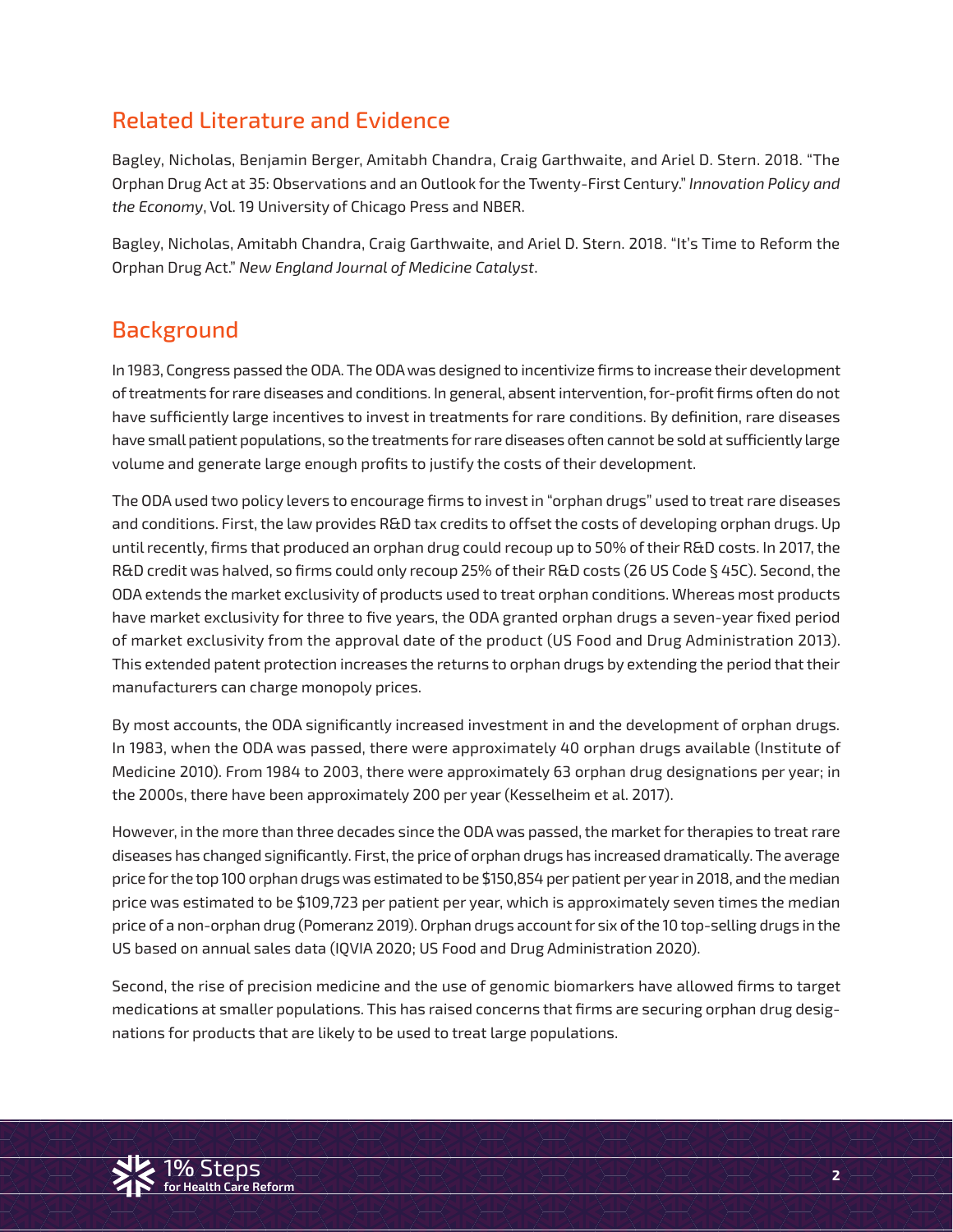Third, changes in the R&D process in general and the use of surrogate endpoints in particular have lowered the cost of drug development. The FDA offers four primary expedited programs for the development and review of drugs that address unmet medical needs: accelerated approval, breakthrough therapy designation, fast track designation, and priority review. Approximately 71% of orphan drug marketing approvals from 2008 to 2017 benefited from at least one type of these expedited programs (US Government Accountability Office 2018).

As a result of these trends, the ODA rewards some drug manufacturers for bringing drugs to market that in all likelihood would have been produced without additional incentives. Indeed, a sizeable share of drugs approved for additional market exclusivity via the ODA have a range of non-orphan disease indications and are used to treat wider populations. From 2008 to 2017, 38.5% of orphan drug marketing approvals were for a new indication for a drug previously approved to treat a rare or non-rare disease (US Government Accountability Office 2018).

For example, the blockbuster product Humira® (adalimumab) initially received FDA marketing approval on December 31, 2002, for rheumatoid arthritis, which is a non-orphan disease (Tribble and Lupkin 2017). Subsequently, between 2008 and 2016, the FDA approved Humira® to treat five orphan indications in the areas of dermatology, gastroenterology, ophthalmology, and rheumatology (US Government Accountability Office 2018). Indeed, based on our calculations, less than 10% of total spending on Humira® is on orphan disease populations.

As orphan drug uses are approved, manufacturers can "stack" orphan designations to receive extended periods of patent protection.<sup>1</sup> For example, Sigma-Tau Pharmaceuticals enjoyed more than 20 years of market exclusivity for its product, Carnitor®, as a result of the ODA (Tribble and Lupkin 2017). This metabolic disorder drug was approved for three orphan drug exemptions for three different conditions. The second and third exemptions were obtained in the year patent protections were about to expire.

# Improving the Orphan Drug Act

This brief outlines three reforms to modernize the ODA.

First, R&D tax credits should be the only incentives provided to firms to produce orphan drugs, rather than the current mix of tax credits and market exclusivity. Many orphan drugs are economically viable without extended market exclusivity. Moreover, when firms are given additional market exclusivity, the higher costs from this exclusivity are borne by a narrow sliver of the public. Added exclusivity translates into higher drug prices. These higher drug prices result in higher insurance premiums and higher cost sharing for the individuals who consume the drugs. By contrast, tax credits are funded via general tax revenue. As a result, the costs of them are spread more evenly across the population.

Second, R&D tax credits should be subject to a "clawback" provision if it becomes clear, ex post, that a<br>drug would have been developed in the absence of the tax credits. This type of system has been shown to be effective outside the US. In Japan, for example, manufacturers must begin to repay R&D subsidies Second, R&D tax credits should be subject to a "clawback" provision if it becomes clear, ex post, that a

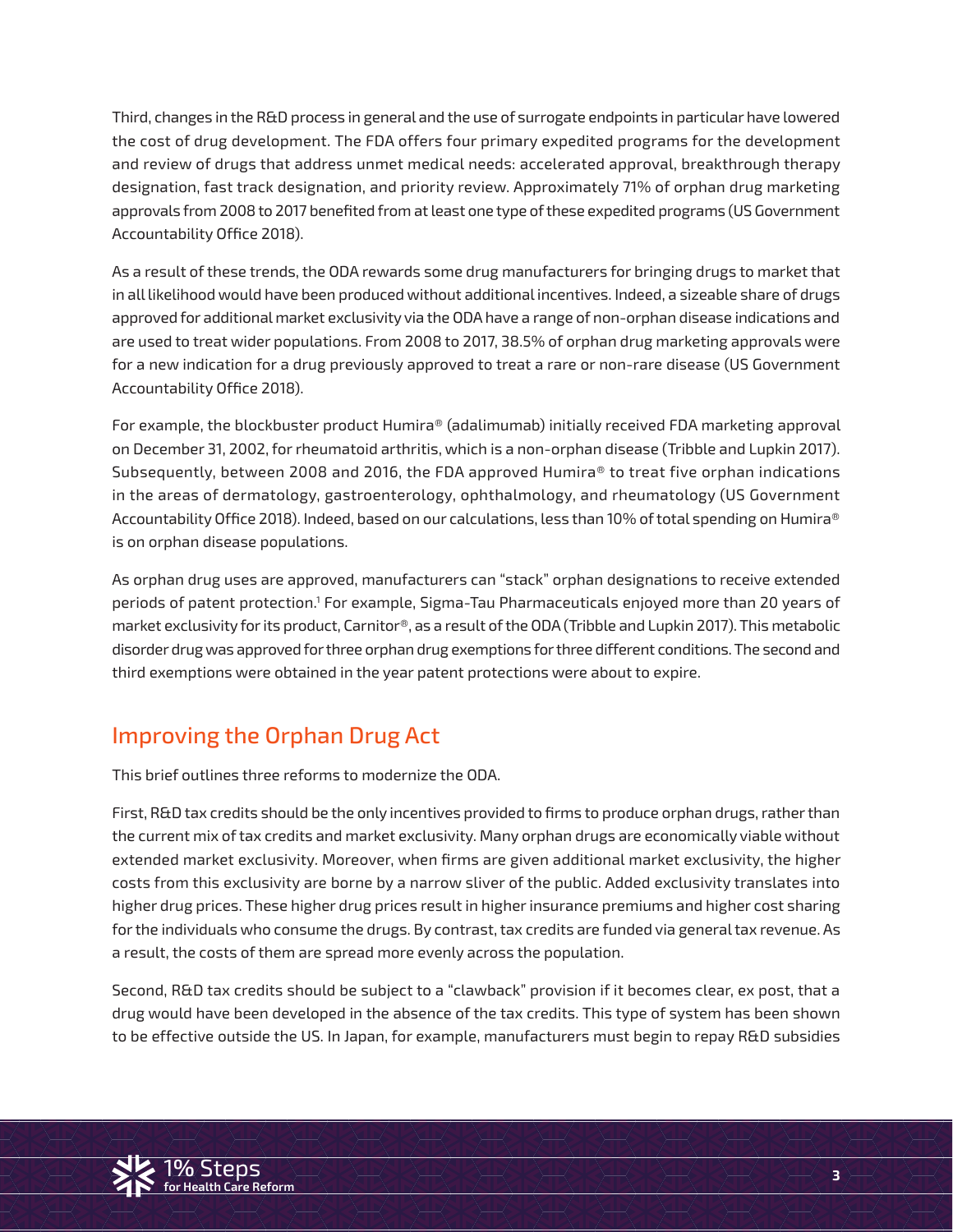for drugs with annual sales that exceed 100 million yen (Bagely et al. 2018). A similar threshold could be adapted for the US market. A change of this type would focus government subsidies on drugs that would otherwise have not been developed, rather than subsidizing products that had broader uses outside of their orphan designation.

Third, firms that receive R&D tax credits for developing an orphan drug should agree, as a condition of receiving the tax credits, to some form of price regulation after their patent expires if there is no generic or biosimilar competition. For some orphan drugs, there is not a sufficiently large market to justify generic entry. As a result, firms that produce branded orphan products can recoup monopoly rents even after their patent expires. One potential form of price regulation would be to require these manufacturers to set rates that generate a prespecified margin above the production costs of the orphan drug. In general, while across-the-board regulation of the mark-ups that firms could charge would discourage innovation, in this setting, policy makers would only be regulating the prices of products that already received high returns during the period they had patent protection.

## Estimated Savings

It is difficult to calculate precisely the potential savings from these three interventions. However, to give a back-of-the-envelope estimate of savings from amending the ODA, it is vital to note that among the top 10 highest-revenue drugs in the US, six have received an orphan drug designation. A 10% reduction in prices of those products alone would reduce health spending by \$5.24 billion (approximately 1.5% of total drug spending).

#### Footnotes

1. Orphan designations are indication-specific; manufacturers receive seven years of exclusivity for each newly approved orphan indication. However, generic and biosimilar entry for the expired indications is possible after the first seven-year exclusivity period ends. Doctors are able to prescribe these alternatives off-label, even when the FDA grants a secondary indication for a drug.

## References

26 U.S. Code § 45C, https://www.law.cornell.edu/uscode/text/26/45C. Accessed Nov 12, 2020.

Bagley, Nicholas, Benjamin Berger, Amitabh Chandra, Craig Garthwaite, and Ariel D. Stern. 2018. "The Orphan Drug Act at 35: Observations and an Outlook for the Twenty-First Century." *Innovation Policy and the Economy*, Vol. 19 University of Chicago Press and NBER.

Act." New England Journal of Medicine Catalyst.<br>Act." New England Journal of Medicine Catalyst. Bagley, Nicholas, Amitabh Chandra, Craig Garthwaite, and Ariel D. Stern. 2018. "It's Time to Reform the Orphan Drug